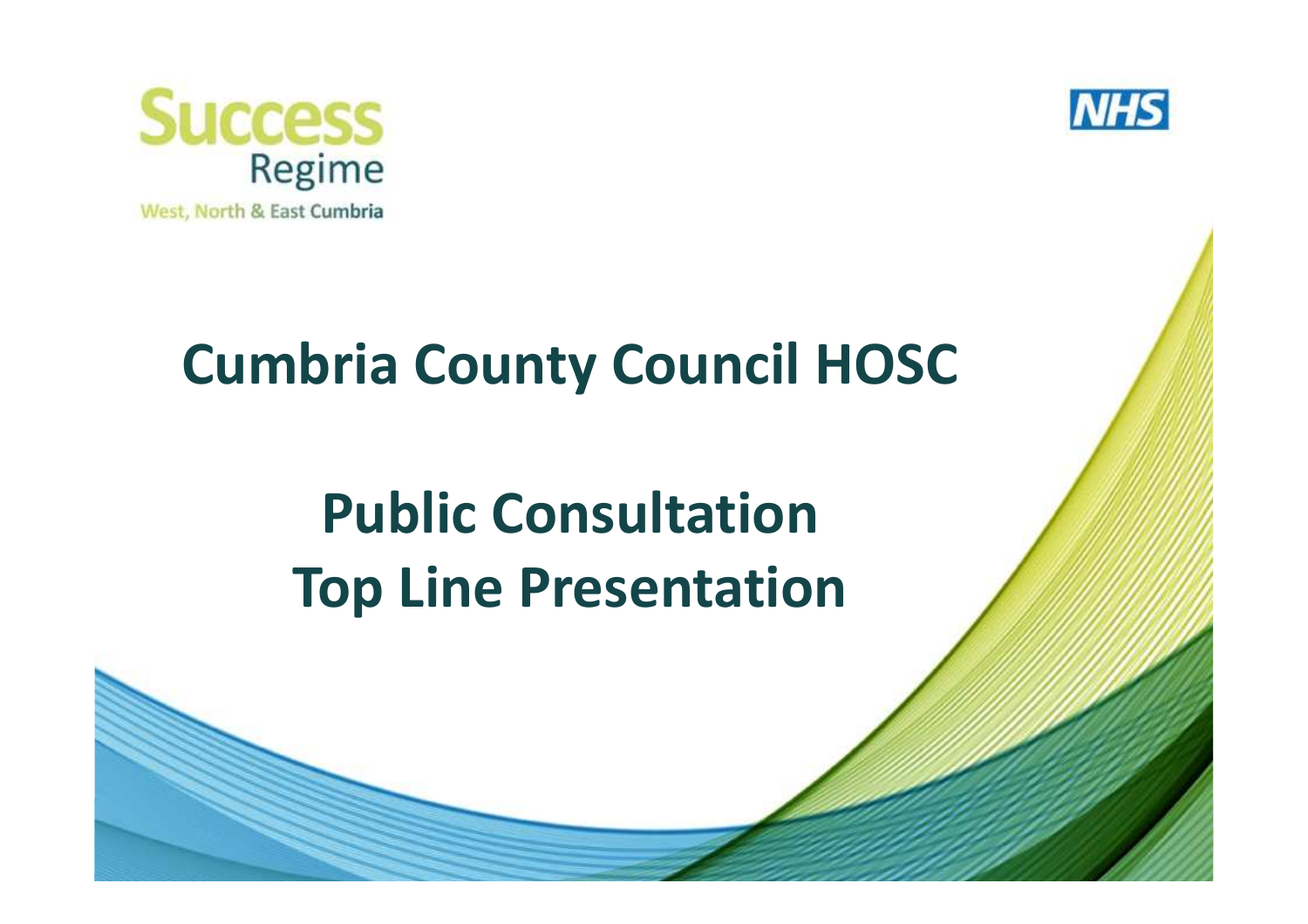## **Key principles (1)**

- •Visible… we should be seen to be consulting
- Anchored in best practice
	- *NHS England – Planning, assuring and delivering service*  •*change for patients*
	- • *Cabinet Office - Consultation Principles (revised January 2016)*
- •Choice of options AND seeking views
- •Involve stakeholders in the consultation process

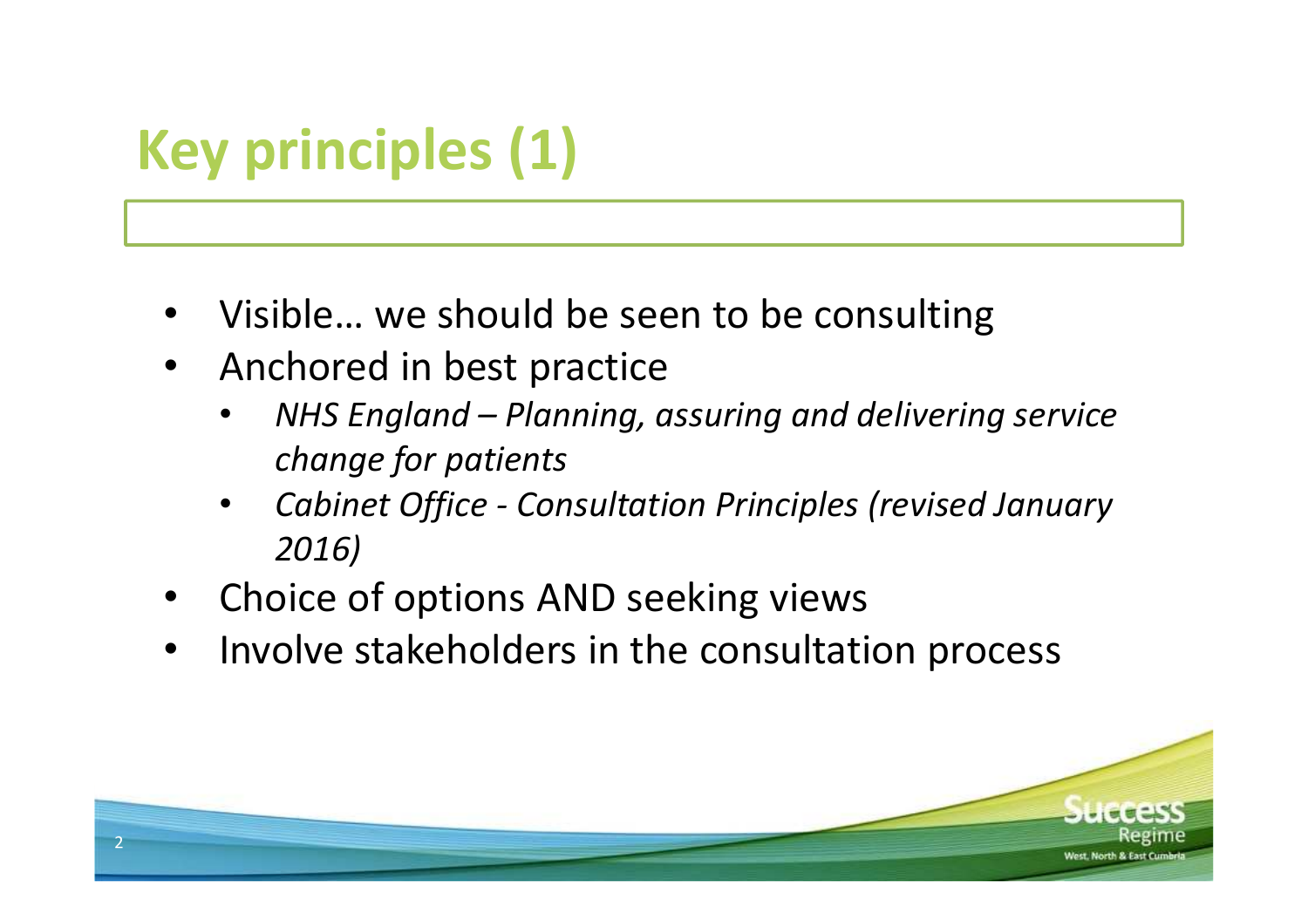## **Key principles (2)**

- Open and transparent
- •Effective and engaging
- •Proportionate
- Accessible

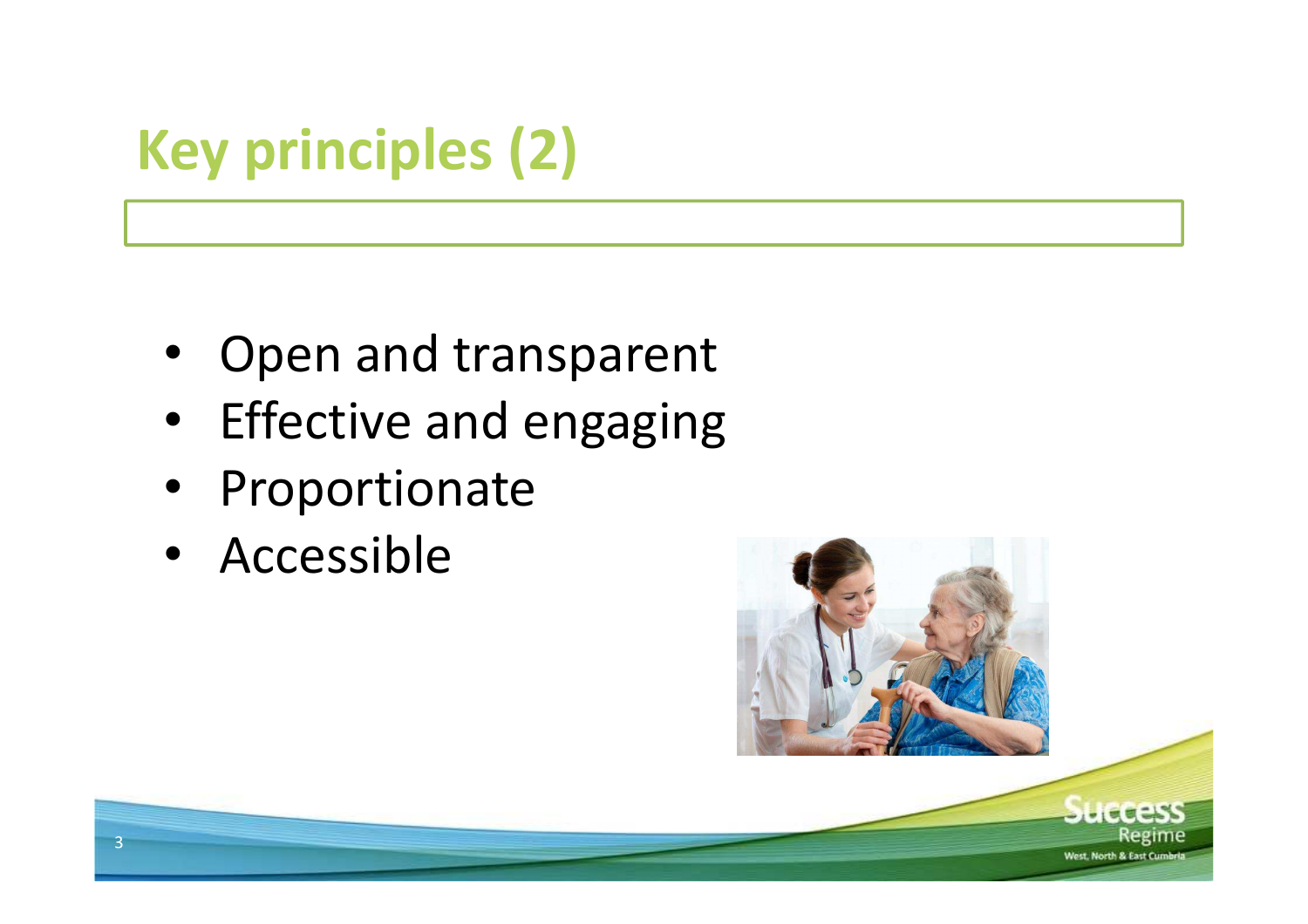#### **Communication**

- Clear and concise
- Easy to comprehend
- Plain English and jargon free •
- Readable consultation document (not too long)
- With more information on our website

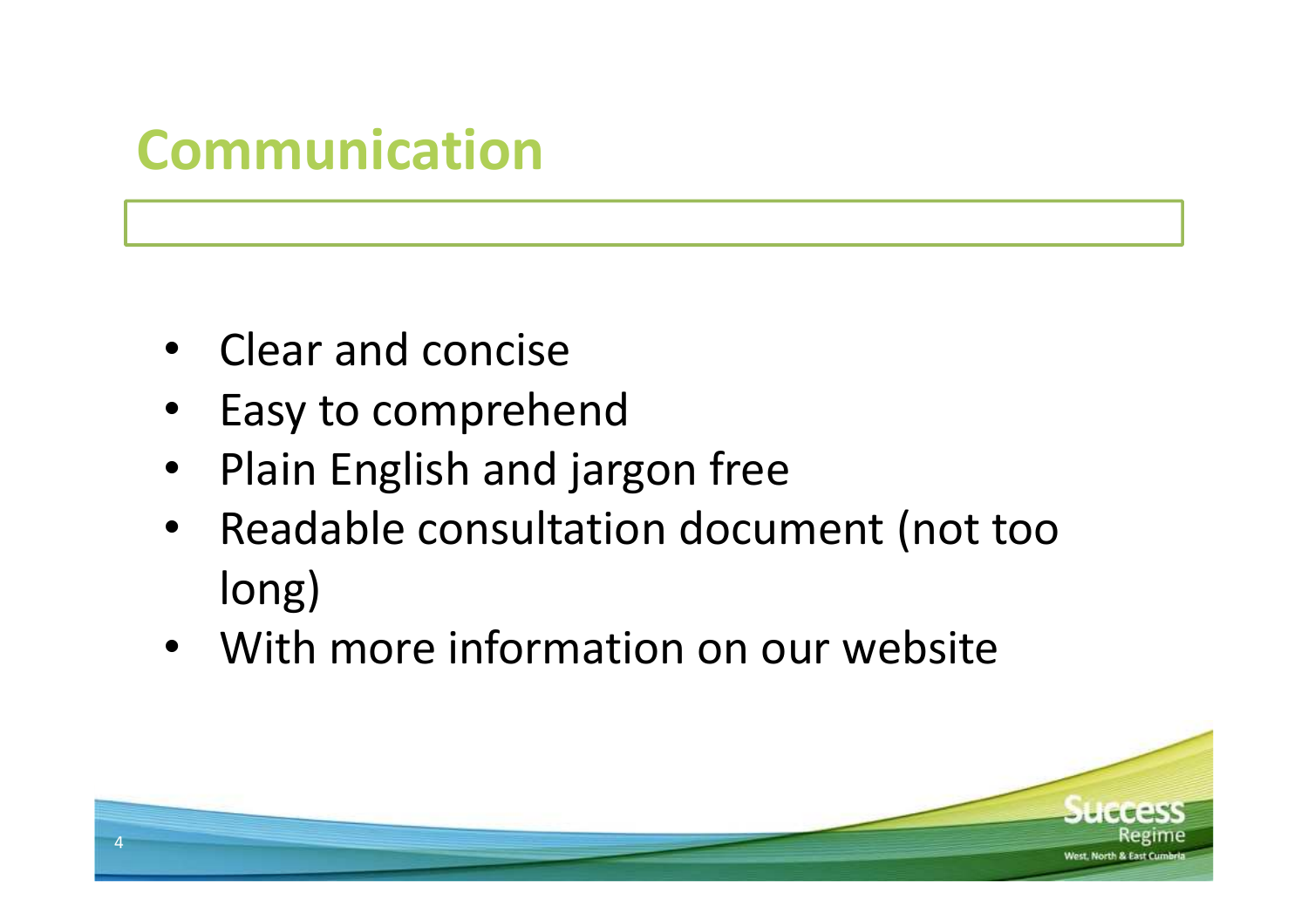## **Types of activity**

- • Traditional activities - public meetings, drop in events, focus groups
- •Innovative activities  $-e.g.$  citizens' juries
- •Engagement vehicle visiting remote communities
- •Digital response options wherever possible
- •Hard copy response mechanisms too
- Hard to reach/seldom heard groups •

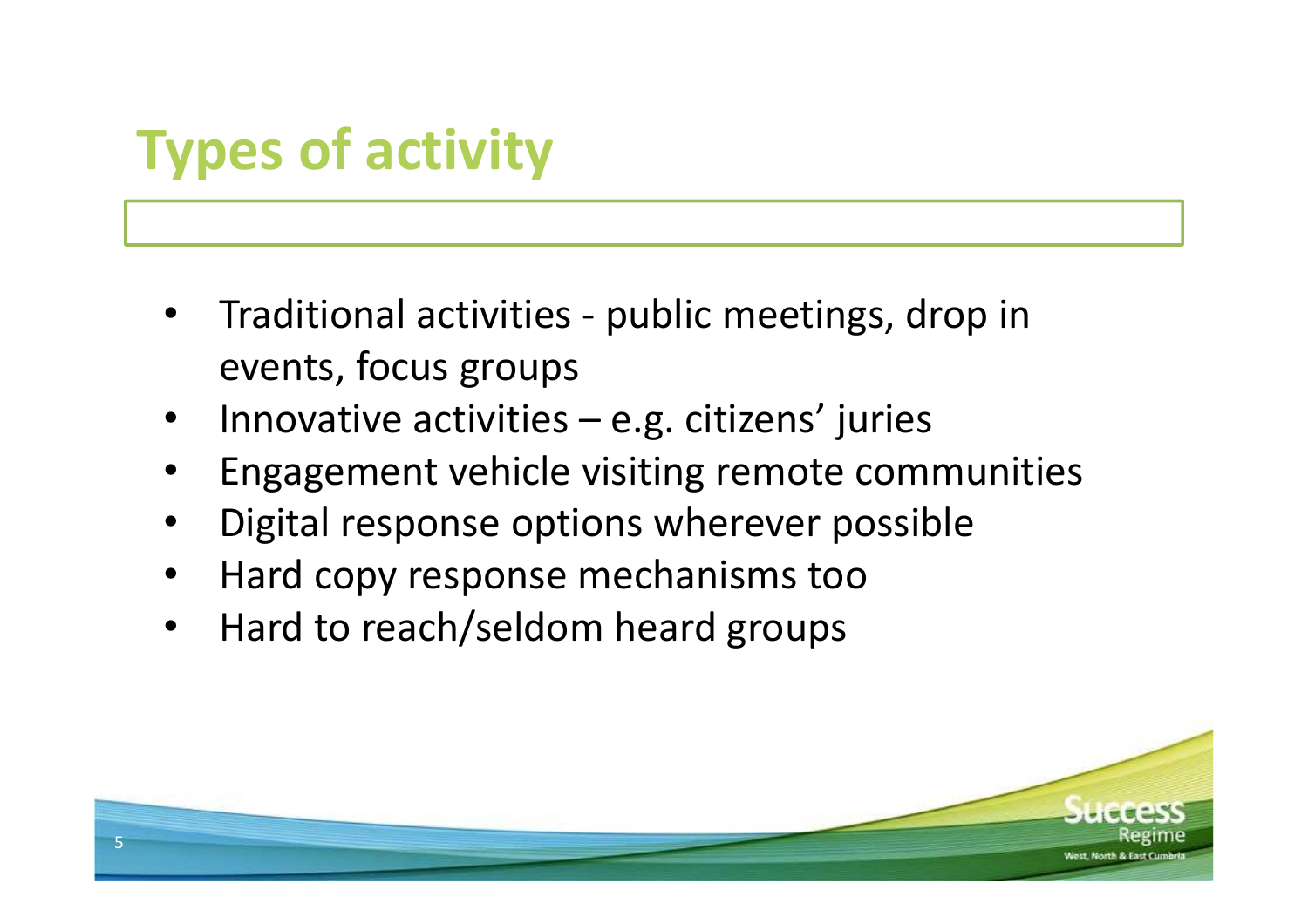### **Proposed extent of activity**

- •8 x public meetings – across WNE Cumbria
- •3 x community stakeholder meetings
- •8 x patient/public focus groups
- •4 x citizens' juries or similar
- •Engagement vehicle visiting 50 remote communities
- •Consultation document questionnaire
- •Online questionnaire

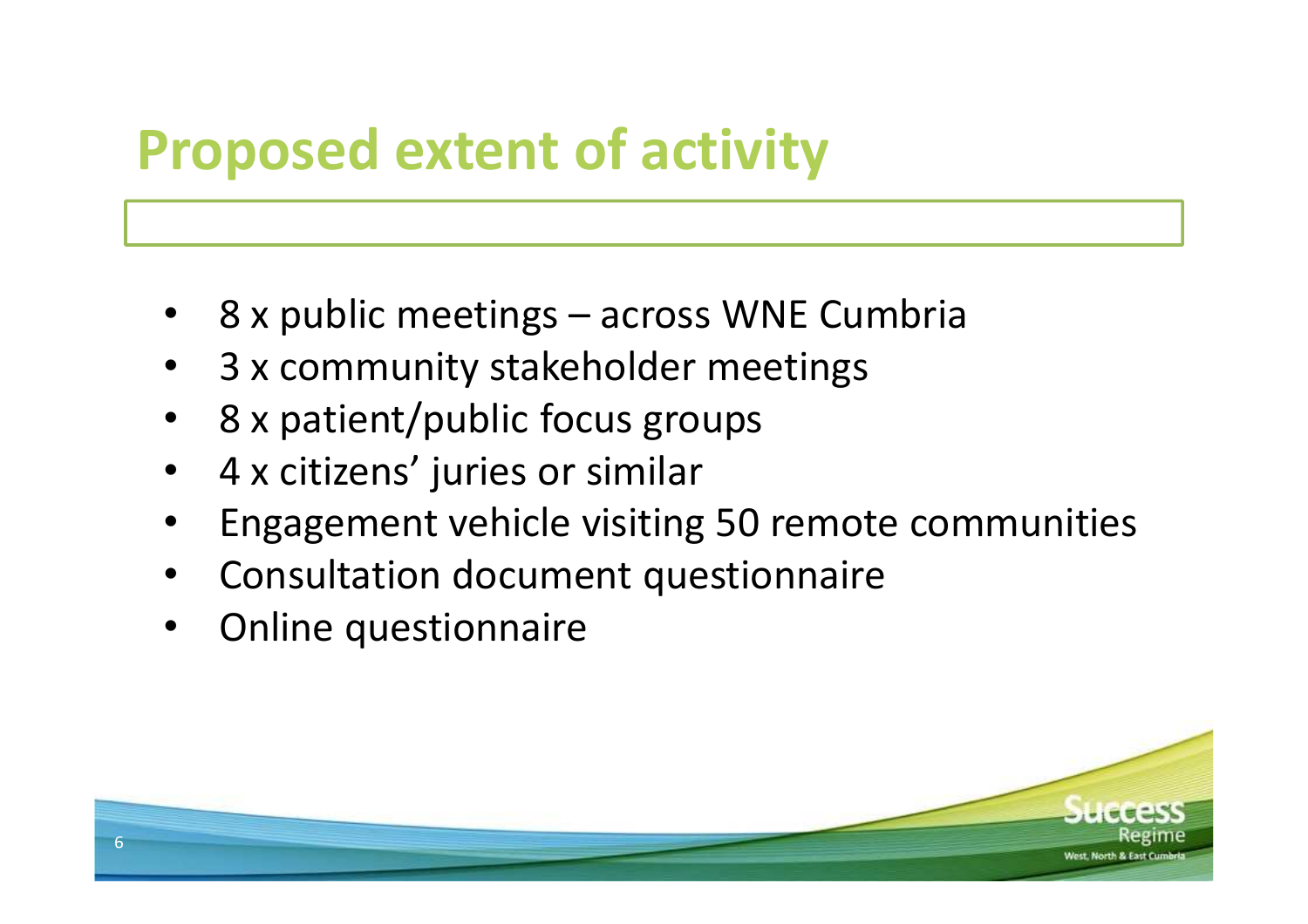#### **Consultation - structure and governance**

- •Inputs from HOSC & experts on consultation plan (May)
- •CCG and Success Regime approve plan (May/June)
- •Public Consultation Working Group delivery (June to Sept)
- •Stakeholder Advisory Group advise on process
- •Peer review - independent assessor (Consultation Institute)
- •Rapid publication of consultation report

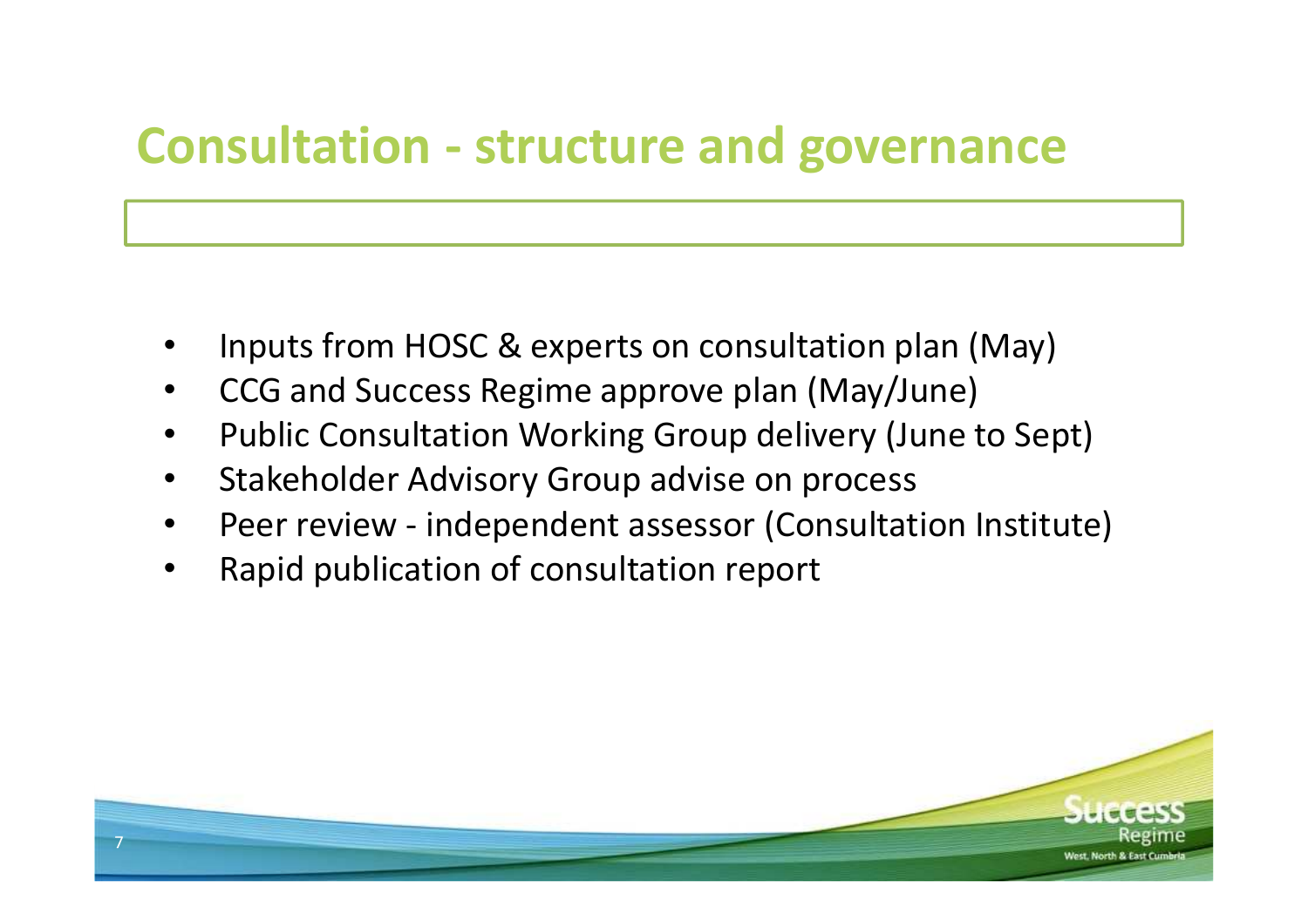## **Option appraisal**

- • First workshop applying hurdle criteria
	- o Compliance with national quality/safety standards  $\bigcirc$
	- $\bigcap$ Operational deliverability
	- $\bigcirc$ Reducing financial deficit
- • Second workshop applying evaluation criteria
	- $\bigcap$ Impact of health and wellbeing gap
	- $\bigcap$ Impact on care and quality gap
	- $\bigcap$ Impact on funding and efficiency gap
	- $\bigcirc$ Ability to deliver
- •Long list… to Short list… to Preferred options